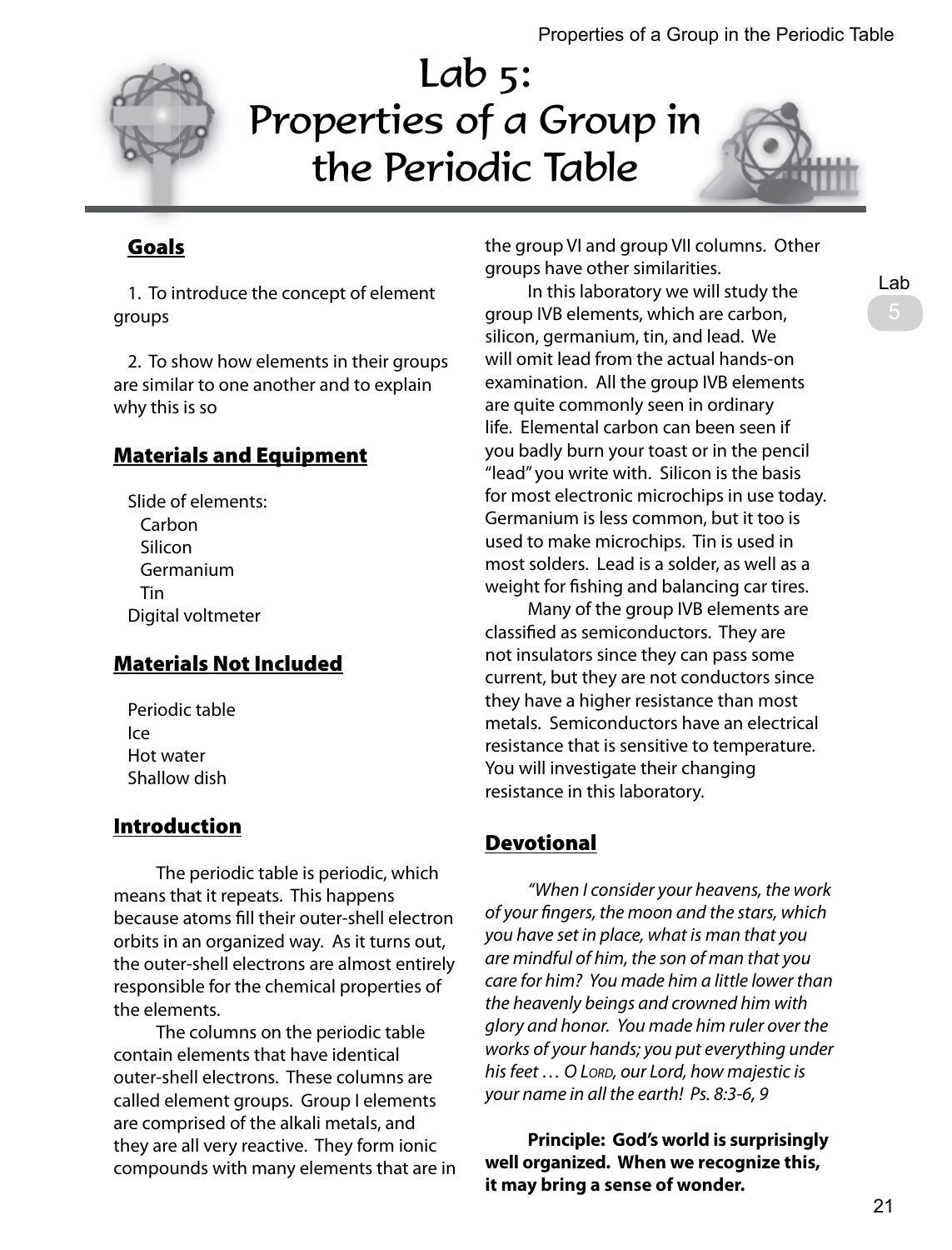From the heavens above, to the seasons, to the migrating birds, to the smallest particles, all creation shows forth God's organization. The periodic table is clear evidence of God's organized patterns in the world of chemistry. The organization of the table is due to electrons filling their outer-shell orbitals. The groups, which are found in columns in the periodic table, all have similar properties. The elements on the left side weakly hold their electrons, while those on the right side fight to gain more electrons.

 The metals all have similar "metallic" properties. The rare earth elements, such as the lanthanide series metals, fill their f-shell, which makes them so similar to each other that they are almost impossible to separate. The patterns are clear. And for all of us who see God's hand in these patterns, the elegance of the periodic table can bring a sense of wonder. How wonderful are your works our LORD!

#### Procedure

1. Using a periodic table, write out the electronic structures of all the group IVB elements. Put your answers into Table 1.

2. Check the room temperature resistance of *C*, *Si*, *Ge*, and *Sn*. To do this you will put the multimeter on the resistance range in the 200 Ohm scale. Touch one probe to each end of each sample provided. Wait until the value is relatively stable and report an approximate value. The values do move around a bit, so make your best estimate. Report the values in Table 2.

3. Make some ice water and pour it into a very shallow dish. Place the slide with the sample elements into the ice water and wait a minute for them to cool. Dry the samples and quickly measure the resistance of each sample. Again, you will need to wait for the resistance value to stabilize and then make your best estimate of the value. Record your results in Table 2.

4. Repeat the test again, using hot water in the shallow dish instead of cold water. You will need to preheat the dish with hot water to make sure the water remains as hot as possible.

5. Take a knife or small screwdriver and attempt to make a very small scratch on the element samples. If you have access to a lead wheel weight or a lead fishing weight, you may examine that and add the results to the table. Try to determine if the samples tend to be hard and brittle, or soft and ductile. Fill out column 3 in Table 1.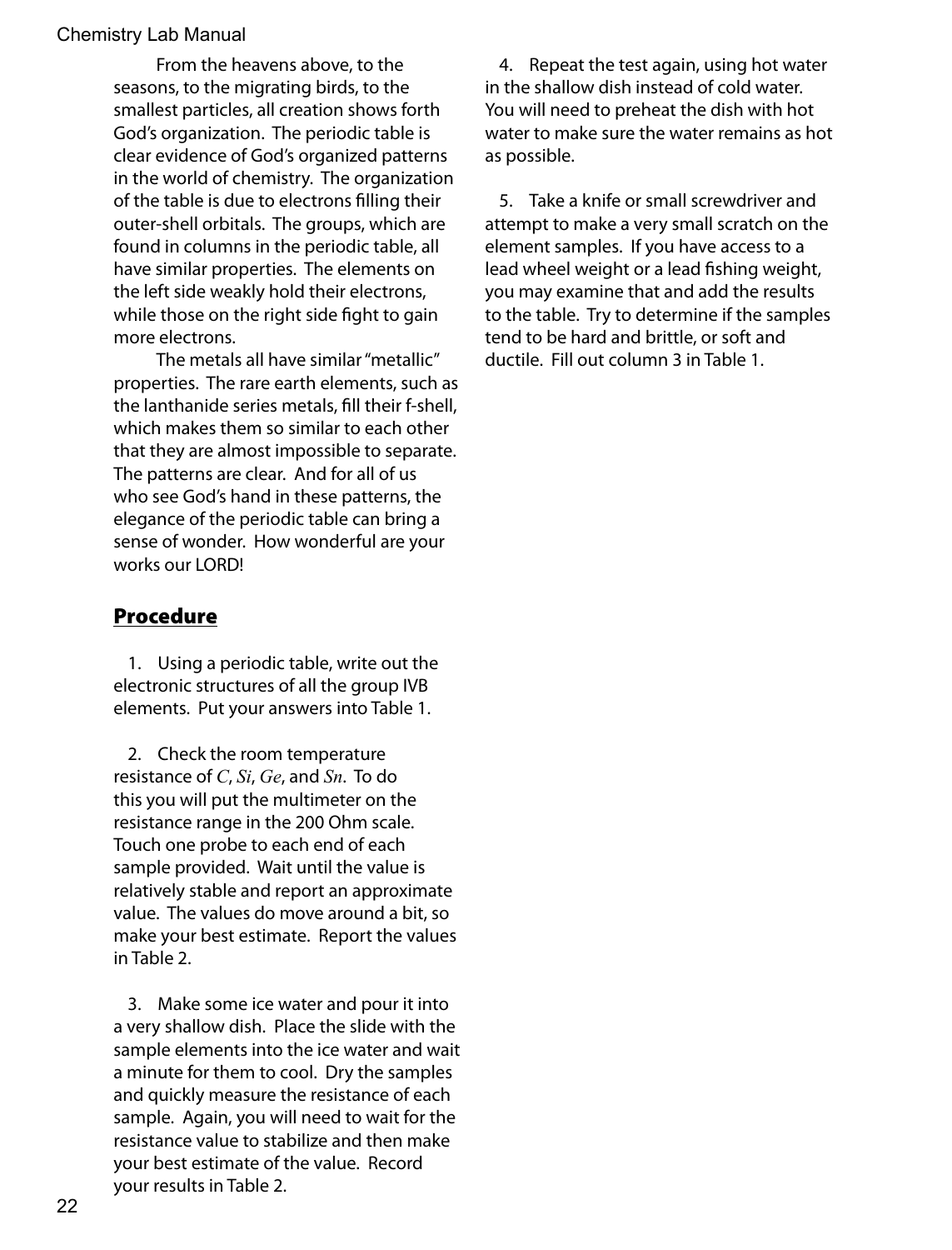## Lab 5

## Questions for Properties of a Group in the Periodic Table

## **Table 1**

| <b>Element</b> | <b>Electronic Structure</b> | <b>Brittle/Ductile/In Between</b> |
|----------------|-----------------------------|-----------------------------------|
| <b>Carbon</b>  |                             |                                   |
| <b>Silicon</b> |                             |                                   |
| Germanium      |                             |                                   |
| <b>Tin</b>     |                             |                                   |
| <b>Lead</b>    |                             |                                   |

#### **Table 2**

| <b>Element</b> | <b>Resistance, In Ice</b><br><b>Water</b> | <b>Resistance, Room</b><br><b>Temperature</b> | <b>Resistance, In Hot</b><br><b>Water</b> |
|----------------|-------------------------------------------|-----------------------------------------------|-------------------------------------------|
| <b>Carbon</b>  |                                           |                                               |                                           |
| <b>Silicon</b> |                                           |                                               |                                           |
| Germanium      |                                           |                                               |                                           |
| <b>Tin</b>     |                                           |                                               |                                           |

1. In what ways are the electronic structures of the group IVB elements similar? In what ways are they different?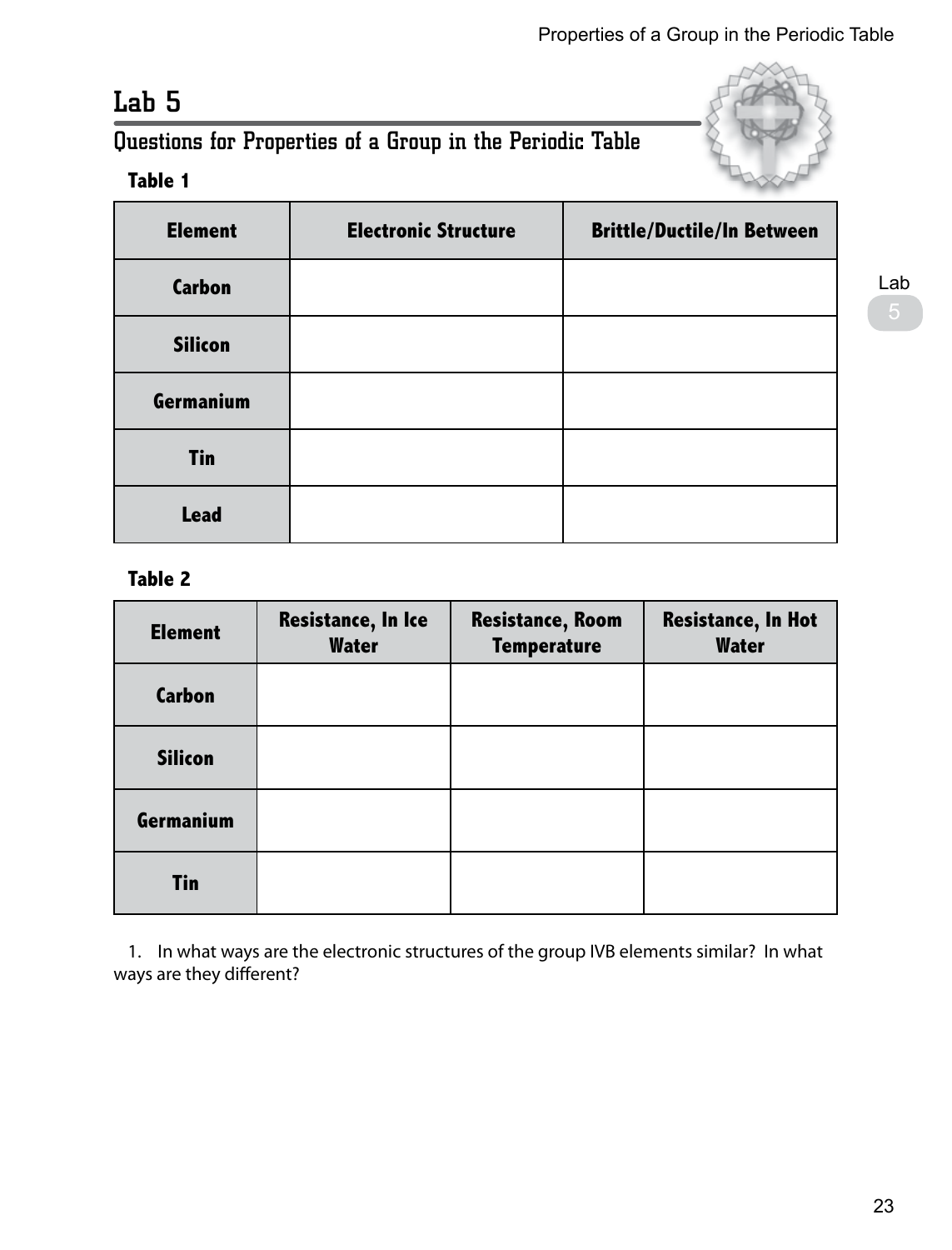2. Compare the room temperate resistances for all the samples. Are they similar or quite different?

3. How does resistance change with temperature? Is there more resistance or less resistance at higher temperatures? Compare the change in resistance for all the samples.

4. Are the samples soft and ductile or hard and brittle? Are some in between?

5. What do you think causes the difference between the elements on the top of the periodic table, like carbon, with those on the bottom of the periodic table, like tin or lead?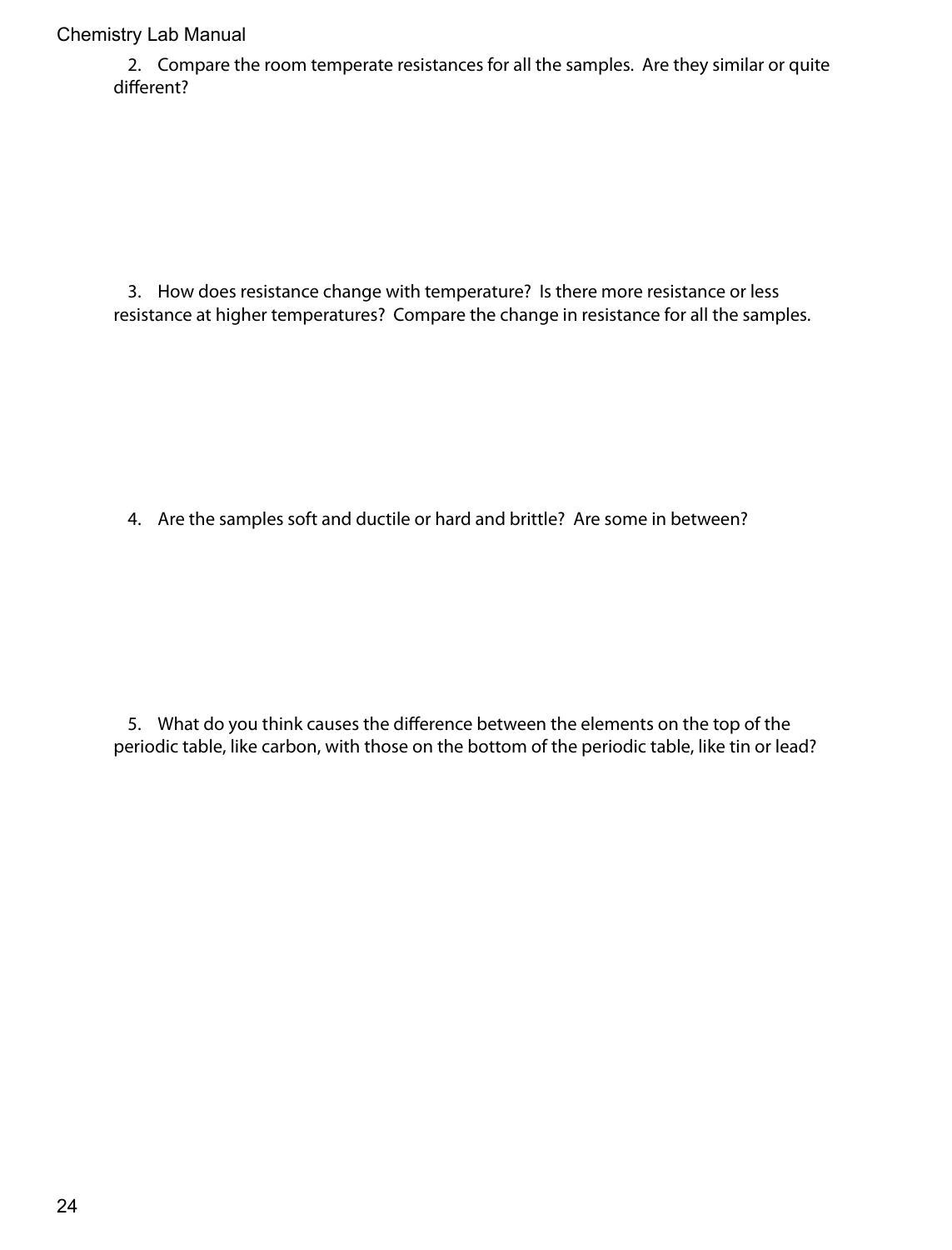

# Lab 29: Cross-Linking of a Polymer



## Goals

1. To observe the cross-linking of a polymer

2. To better understand the process of solidification of a material by cross-linking

3. To observe a non-Newtonian fluid

4. To better understand a hydrogen bond

## Materials and Equipment

150-mL beaker 30-mL beaker Polyvinyl alcohol (*PVA*) Sodium tetraborate Wooden stir stick Measuring spoon, 1.0 mL

## Materials Not Included

Paper plate Food coloring (optional) Source of heat

## **Introduction**

 Many common materials solidify by forming cross-links between molecules. Examples include epoxy and ordinary silicon caulk. Cross-linking is the bonding together of adjacent polymer molecules, often by smaller molecules of another material. Cross-linking occurs in all directions and usually forms a three-dimensional network. Polymers can have thousands of monomers

in a single atom, and one polymer molecule can cross-link to many other molecules.

 Most vinyl polymers are not water soluble. Polyvinyl alcohol (*PVA*) is soluble, however, because it has (*OH<sup>−</sup>*) hydroxyl groups. This allows the *PVA* to form a colloidal suspension in water because the hydroxyl (*OH<sup>−</sup>*) groups are ready acceptors for hydrogen bonding. (See the introduction for Lab 26: Organic Chemistry Models for more information about hydrogen bonding.) This allows *PVA* to interact with polar water molecules and makes *PVA* soluble. Because of the hydrogen bonding, *PVA* molecules will also interact slightly with each other. This increases the viscosity in the solution, depending on the concentration.

 Borate ions, *B*(*OH*) *4 <sup>−</sup>*, are formed in stepwise reactions when sodium tetraborate dissolves in water. The first step is the formation of boric acid:

(1)  $Na_2B_4O_7 + 7H_2O \rightarrow 4B(OH)_3 +$ *2NaOH*

 Boric acid then accepts a hydroxide from water:

(2)  $B(OH)_3 + 2H_2O \leftrightarrow B(OH)_4^- + H_3O^+$ 

 Borate ions, *B*(*OH*)*<sup>4</sup> <sup>−</sup>*, can form hydrogen bonds with all four of its hydroxyl groups between adjacent *PVA* polymer molecules. This is a hydrogen bond crosslink. Although these hydrogen bonds are relatively strong, they are also dynamic, so they are constantly forming and dissociating. This gives slime the ability to flow or ooze while still having some strength and elasticity short-term.

Slime is a good example of a non-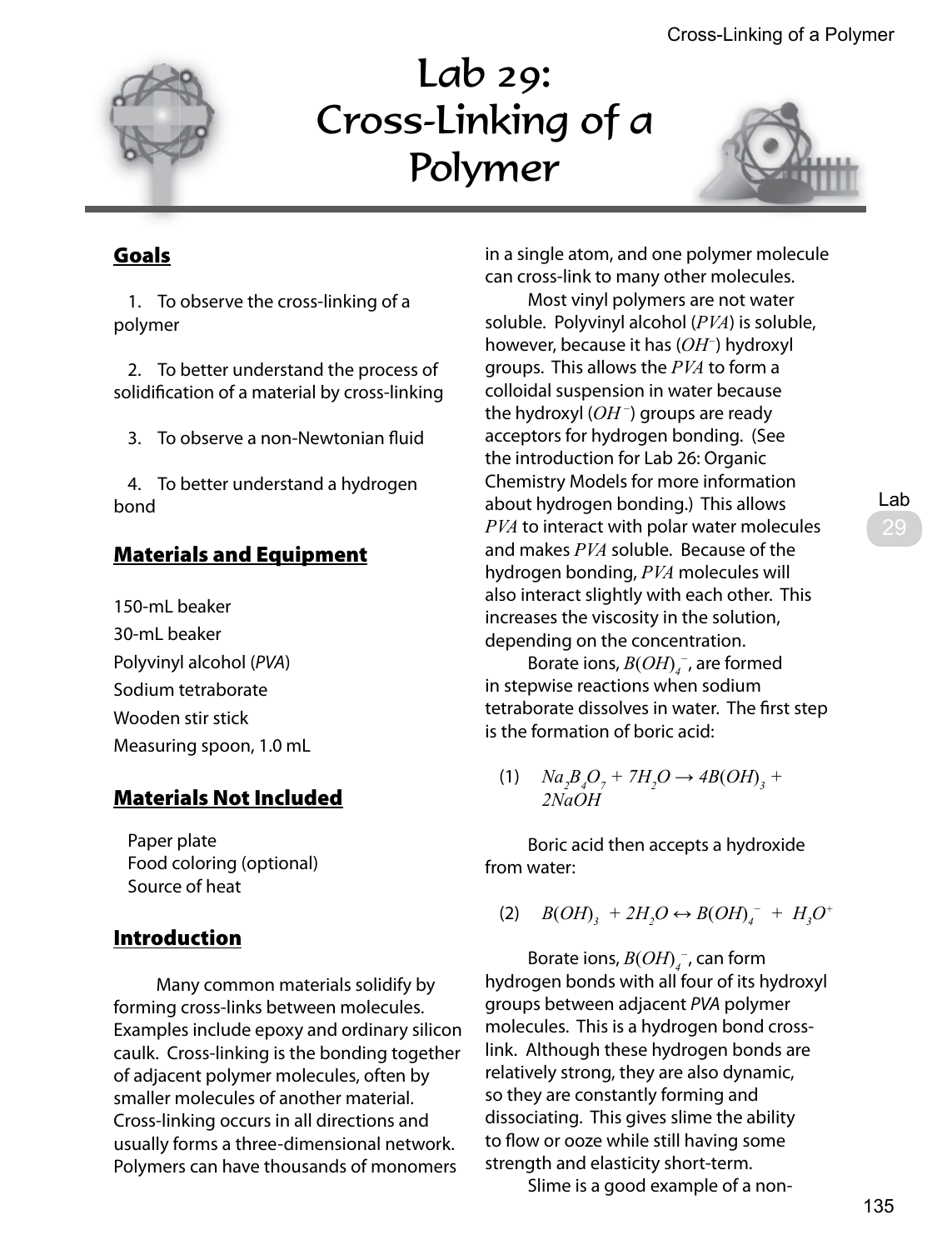Newtonian fluid. A non-Newtonian fluid is a fluid in which the viscosity changes with the applied strain rate. It stretches when pulled slowly, but breaks when pulled quickly. As a result, non-Newtonian fluids may not have a well-defined viscosity.

## **Devotional**

 *"As you come to him, the living Stone rejected by men but chosen by God and precious to him—you also, like living stones, are being built into a spiritual house to be a holy priesthood, offering spiritual sacrifices acceptable to God through Jesus Christ." 1 Peter 2:4-5* 

 *"Dear friends, let us love one another, for love comes from God. Everyone who loves has been born of God and knows God." 1 John 4:7* 

#### **Principle: The strength of community comes from relationships.**

 When a polymer cross-links, the physical properties can change dramatically. Without the cross-links, some polymers are very fluid. But once the linkages are in place, this same substance can be a rigid solid. Epoxy is like this. The strength of the cross-linked polymer comes from both the number of linkages and the strength of the linkages. In Peter's illustration of the house given above, the building materials are added to one another to make a structure. If the structure were of stone, the stones would be cut and fit into place so that they interlocked with each other. Once interlocked, the stone walls could stand for centuries, or even longer.

 Communities gain their strength from relationships. In some communities, people know each other for a lifetime. They have been through storms and through stress. They may have helped and served each other. All this makes a relational linkage between the people. These are bonds of community. The same can be true in the family as well. In the church,

there is an additional element that binds people together. The Holy Spirit acts as an agent to bring the community together in love. Again, it is through common ministry together or by serving one another that bonds of friendship and love are established. Sometimes these bonds are so strong that they can be sensed by those who enter from the outside. Those who don't have love in their lives may be drawn to this love. Sharing why we love is a wonderful way to bring people into the kingdom of God.

#### Procedure

*Note: Sodium tetraborate is slightly toxic (it is used as a laundry detergent enhancer). Do not ingest the slime, and wash your hands after handling it.*

#### *Note: Heat the water before you add the PVA.*

#### *Note: You may use the digital balance to measure the reagents.*

1. Put 50 mL of hot water in the 150-mL beaker (or heat the water to about 85° C in a microwave). Use the 1-mL measuring spoon to add 3 scoops (about 2.1 g) of polyvinyl alcohol (*PVA*) to the 50 mL of hot water in the beaker. Stir this with the stir stick to dissolve the *PVA*. Allow this to cool until it is comfortable to handle.

#### *Note: It might take some time to dissolve all the PVA, and you may need to reheat the water.*

2. Observe and record the properties of the *PVA* solution (question 1 in the questions section). Add a drop or two of food coloring if you desire to have the slime colored.

3. While the *PVA* solution is cooling, stir one half  $(\frac{1}{2})$  to three fourths  $(\frac{3}{4})$  of a scoop (about 0.4 - 0.6 g) of sodium tetraborate into 10 mL of warm water in the 30-mL beaker.

4. Stir the sodium tetraborate solution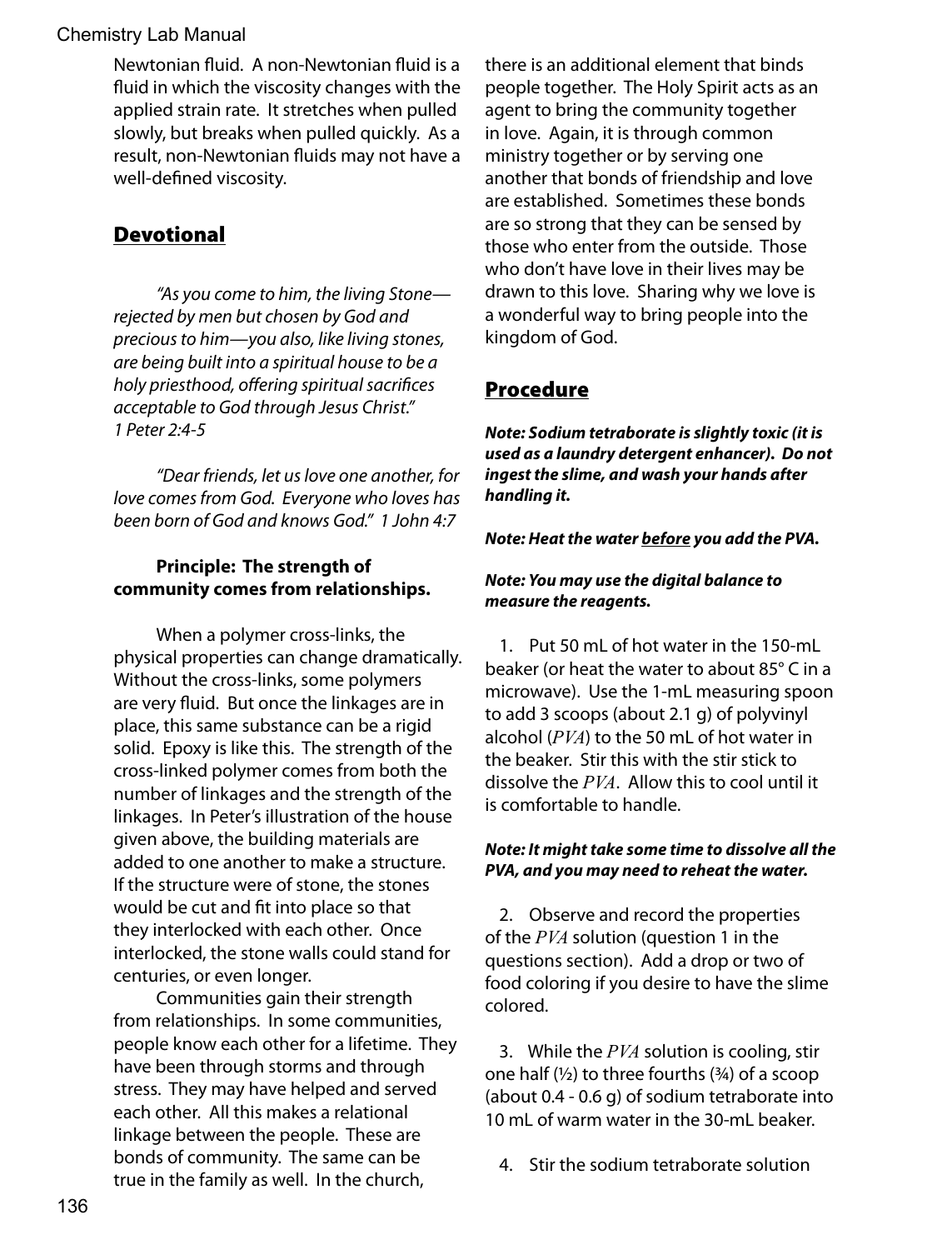into the *PVA* solution. While stirring, lift the stir stick out of the solution several times to observe the viscosity and other property changes. Record this in the questions section.

5. It may take several minutes for the cross-linking to occur and for the material to become more solid. This result is slime.

6. Put the slime on a paper plate or other clean surface.

7. Remember to clean up.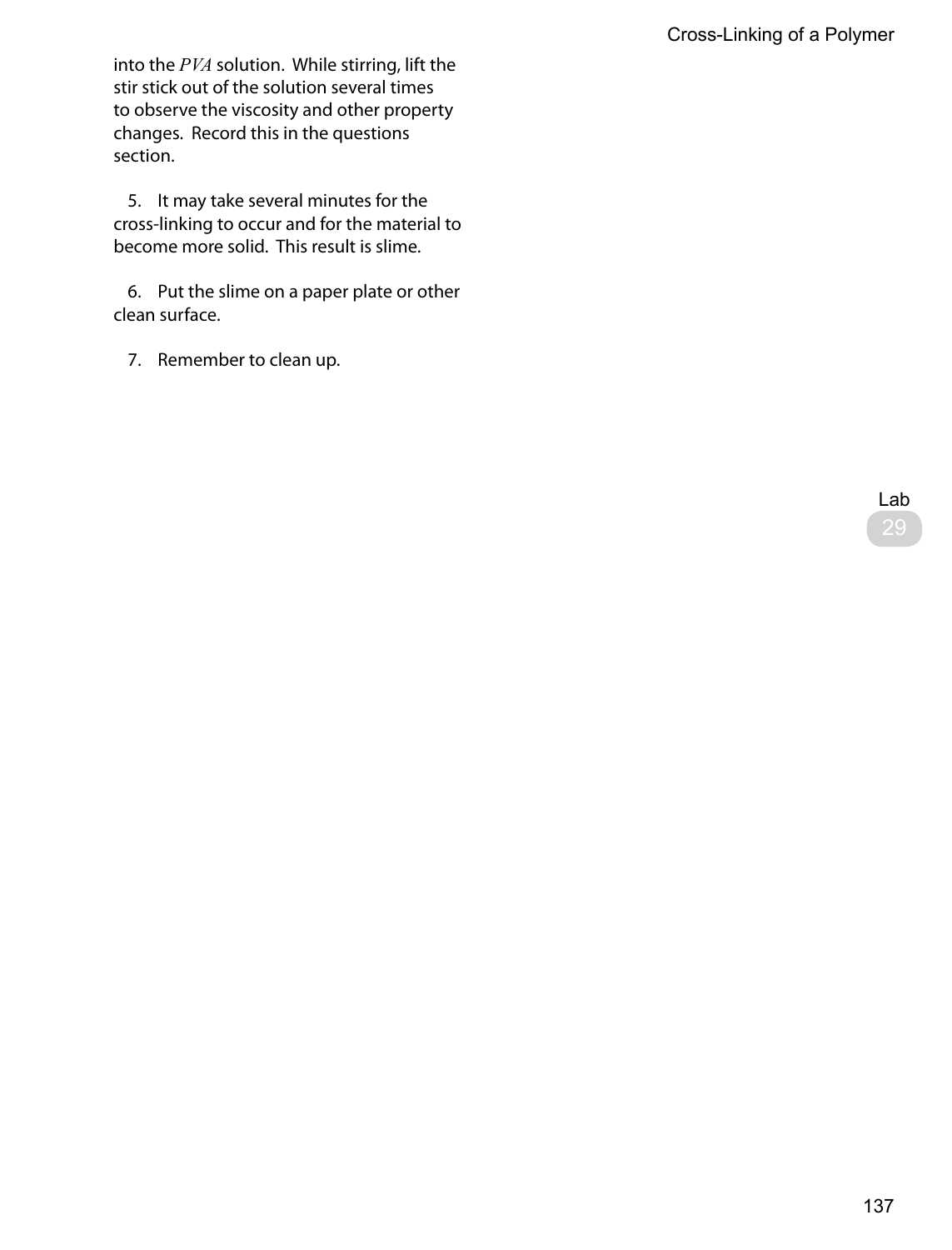# Lab 29 Questions for Cross Linking of a Polymer



1. Describe the properties of the *PVA* solution before you mixed it with sodium tetraborate. What was the viscosity? Was it sticky?

2. How do the properties of the *PVA* change when the sodium tetraborate is added? What did you observe as you lifted the stir stick out of the solution as you were mixing the two solutions?

3. What causes the change in the properties of the solution when the sodium tetraborate is added?

4. The formula of a monomer of  $PVA$  is  $C_2H_4O$ . Find the molecular mass of the monomer.

5. The molecular mass of the *PVA* in this solution is roughly 100,000 amu. How many monomers are in the *PVA* chains?